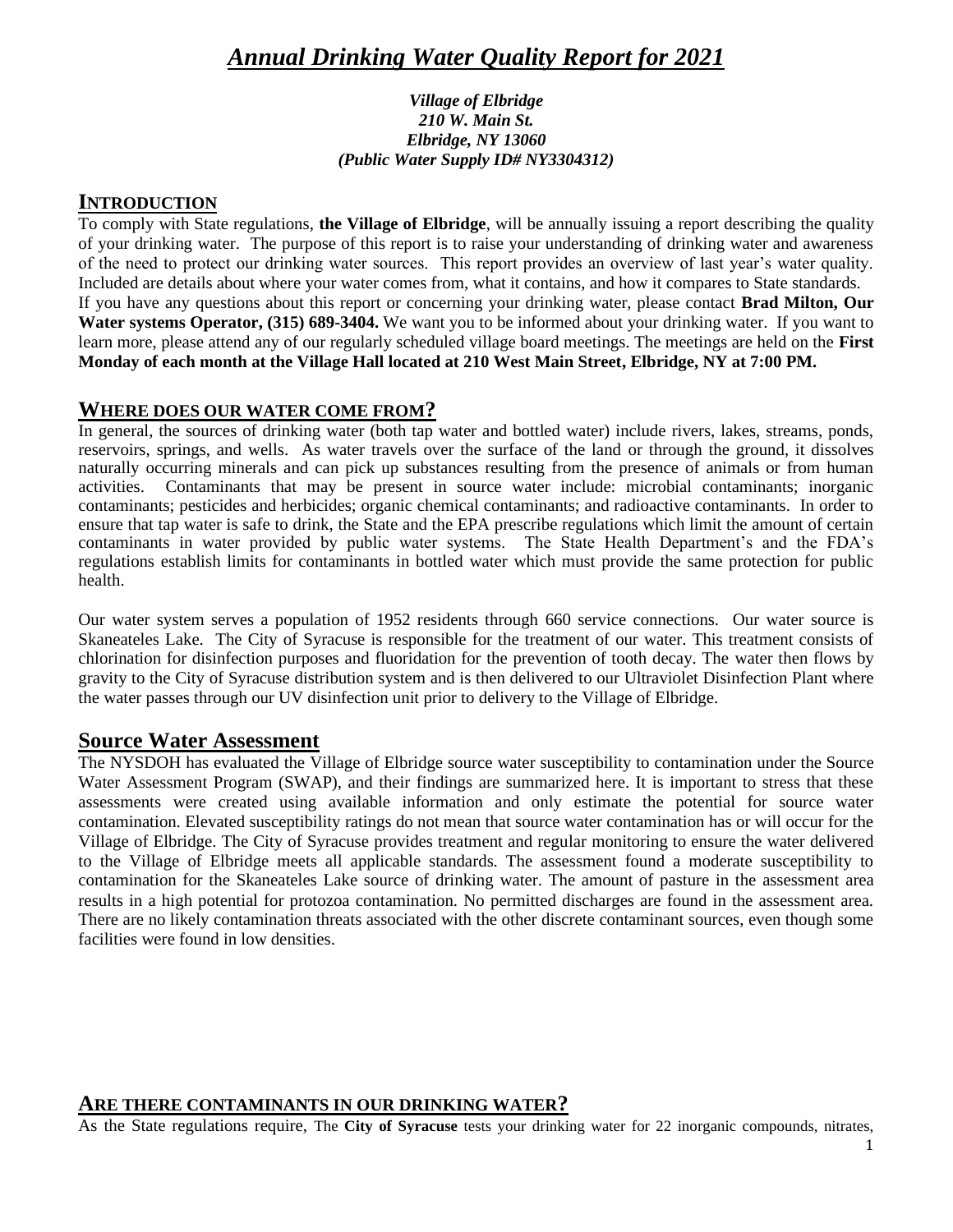nitrites, 53 volatile organic compounds, and 40 synthetic organic compounds and pH. In addition to these tests the **Village of Elbridge** tests for coliform bacteria monthly, turbidity, lead and copper, and chlorine residual on a weekly basis. The table presented below depicts which compounds were detected in your drinking water. The State allows us to test for some contaminants less than once per year because the concentrations of these contaminants do not change frequently. Some of our data, though representative, are more than one year old. All test results are available in the Water Department office, if you wish to review them.

It should be noted that all drinking water, including bottled drinking water, may be reasonably expected to contain at least small amounts of some contaminants. The presence of contaminants does not necessarily indicate that water poses a health risk. More information about contaminants and potential health effects can be obtained by calling **the EPA's Safe Drinking Water Hotline (800-426-4791) or the Onondaga County Health Department, Division of Environmental Health, 421 Montgomery St., John H. Mulroy Civic Center, 12th floor, Syracuse, NY 13202, (315) 435-6600.**

| <b>Table of Detected Contaminants</b>                                        |                                          |                          |                                                            |                                     |                    |                                                       |                                                                                                                                                                            |  |  |  |  |  |
|------------------------------------------------------------------------------|------------------------------------------|--------------------------|------------------------------------------------------------|-------------------------------------|--------------------|-------------------------------------------------------|----------------------------------------------------------------------------------------------------------------------------------------------------------------------------|--|--|--|--|--|
| <b>Contaminant</b>                                                           | <b>Violatio</b><br>$\mathbf n$<br>Yes/No | Date of<br><b>Sample</b> | <b>Level</b><br><b>Detected</b><br>(Average/Max<br>(Range) | Unit<br><b>Measu</b><br>re-<br>ment | <b>MCL</b><br>G    | <b>Regulatory</b><br>Limit (MCL,<br>TT or AL)         | <b>Likely Source of</b><br><b>Contamination</b>                                                                                                                            |  |  |  |  |  |
| <b>Village of Elbridge - Distribution System</b>                             |                                          |                          |                                                            |                                     |                    |                                                       |                                                                                                                                                                            |  |  |  |  |  |
| Turbidity (1)                                                                | N <sub>o</sub>                           | Weekly                   | 0.44<br>$(0.19-1.1)$                                       | <b>NTU</b>                          | N/A                | $TT = 5.0$<br>NTU for<br>systems that<br>don't filter | Soil run off                                                                                                                                                               |  |  |  |  |  |
| Chlorine Residual                                                            | N <sub>0</sub>                           | Weekly                   | 0.53<br>$(0.19 - 1.1)$                                     | mg/L                                | N/A<br>(MRDL<br>G) | $\overline{4}$<br>(MRDL)                              | By-product of drinking water<br>chlorination.                                                                                                                              |  |  |  |  |  |
| Copper (2)                                                                   | N <sub>0</sub>                           | Aug 11<br>2020           | 0.67<br>$(0.20 - 0.765)$                                   | mg/L                                | 1.3                | $AL=1.3$                                              | Corrosion of household<br>plumbing systems;<br>Erosion of natural<br>deposits; leaching from<br>wood preservatives.                                                        |  |  |  |  |  |
| Lead $(3)$                                                                   | N <sub>0</sub>                           | Aug 11<br>2020           | 5.4<br>$(ND-6.7)$                                          | $\text{ug/L}$                       | $\mathbf{0}$       | $AL = 15$                                             | Corrosion of household<br>plumbing systems;<br>Erosion of natural<br>deposits.                                                                                             |  |  |  |  |  |
| <b>Disinfection By-</b><br>products*<br>Total<br>(Trihalomethanes)<br>(TTHM) | N <sub>o</sub>                           | Aug 10<br>2021           | 38.9                                                       | $\text{ug/L}$                       | N/A                | 80                                                    | By-Product of drinking<br>water chlorination needed<br>to kill harmful organisms.<br>TTHMs are formed when<br>source water contains<br>large amounts of organic<br>matter. |  |  |  |  |  |
| Haleocetic Acid<br>(HAA5)                                                    | N <sub>0</sub>                           | Aug 10<br>2021           | 11                                                         | $\text{ug/L}$                       | N/A                | 60                                                    | By-product of drinking<br>water chlorination needed<br>to kill harmful organisms.                                                                                          |  |  |  |  |  |
| <b>City of Syracuse – Entry Point</b>                                        |                                          |                          |                                                            |                                     |                    |                                                       |                                                                                                                                                                            |  |  |  |  |  |
| Turbidity<br>(4)                                                             | Yes                                      | Every 4<br>hours         | 10.73<br>(5)                                               | <b>NTU</b>                          | N/A                | $TT = 5.0 NTU$<br>for systems<br>that don't filter    | Soil run off                                                                                                                                                               |  |  |  |  |  |
| <b>City of Syracuse – Entry Point</b>                                        |                                          |                          |                                                            |                                     |                    |                                                       |                                                                                                                                                                            |  |  |  |  |  |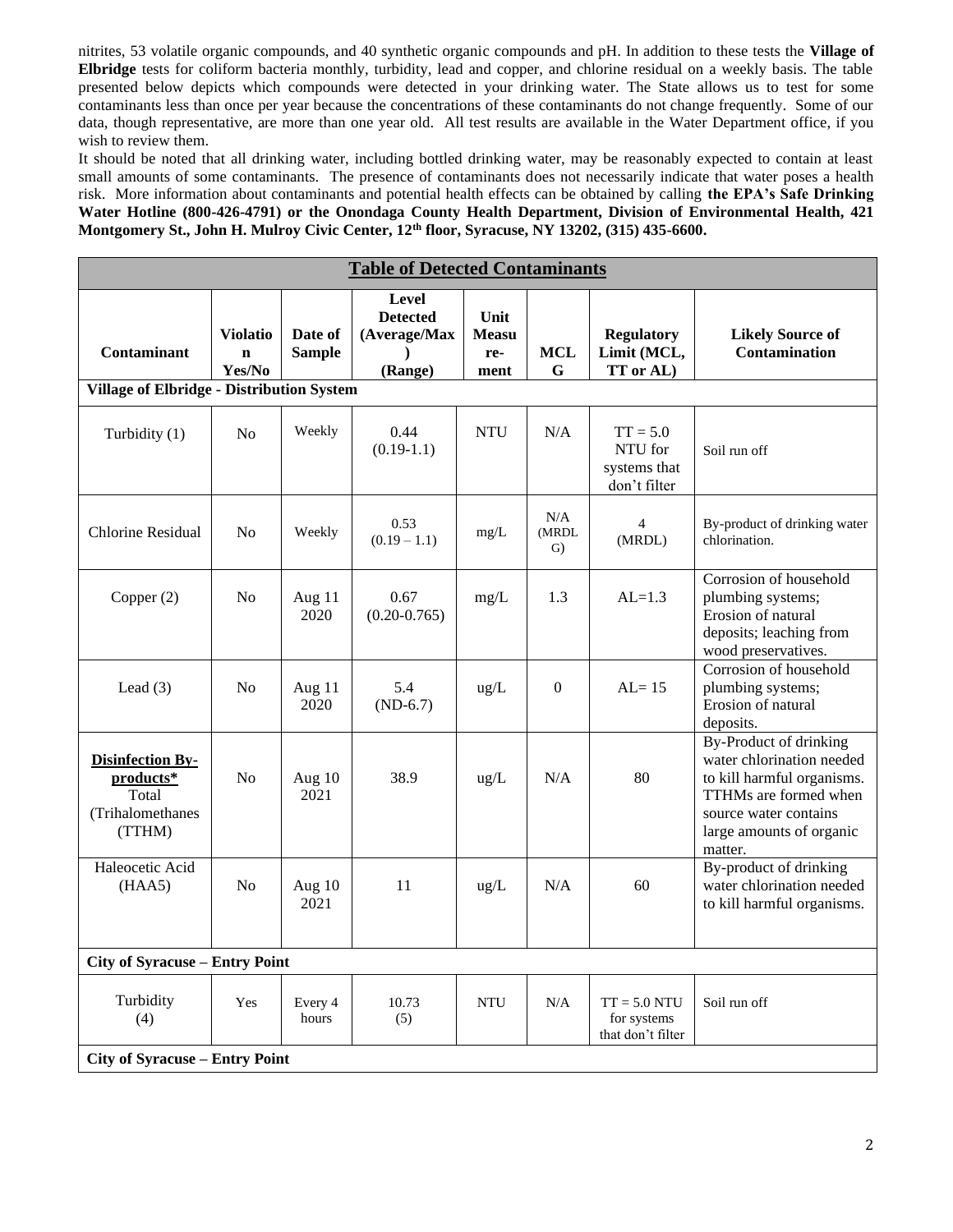| Chlorine Residual           | N <sub>0</sub> | Daily   | 1.27<br>$(0.46 - 2.69)$ | mg/L          | N/A<br>(MRDL<br>$\mathrm{G}$ | $\overline{\mathcal{L}}$<br>(MRDL) | By-product of drinking water<br>chlorination.                                                                                         |
|-----------------------------|----------------|---------|-------------------------|---------------|------------------------------|------------------------------------|---------------------------------------------------------------------------------------------------------------------------------------|
| <b>Inorganics</b><br>Barium | N <sub>o</sub> | 5/12/21 | 0.022                   | mg/L          | $\overline{c}$               | $\overline{2}$                     | Discharge of drilling wastes;<br>Discharge from metal<br>refineries; Erosion of natural<br>deposits.                                  |
| Chloride                    | N <sub>o</sub> | 5/12/21 | 22.00                   | mg/L          | N/A                          | 250                                | Naturally occurring or<br>indicative of road salt<br>contamination.                                                                   |
| Fluoride                    | No             | Daily   | 0.72<br>$(0.11 - 1.21)$ | mg/L          | <b>NA</b>                    | 2.2                                | Erosion of natural deposits;<br>Water additive that promotes<br>strong teeth; Discharge from<br>fertilizer and aluminum<br>factories. |
| Manganese                   | N <sub>o</sub> | 5/25/21 | < 0.5                   | $\text{ug/L}$ | N/A                          | 300                                | Naturally occurring;<br>Indicative of landfill<br>contamination.                                                                      |
| Nitrate as N                | N <sub>0</sub> | 5/12/21 | 0.37                    | mg/L          | 10                           | 10                                 | Runoff from fertilizer use;<br>Leaching from septic tanks,<br>sewage; Erosion of natural<br>deposits.                                 |
| Odor                        | N <sub>0</sub> | 5/12/21 | 2                       | Units         | N/A                          | 3                                  | Organic or inorganic<br>pollutants originating from<br>municipal and industrial<br>waste discharges; natural<br>sources.              |
| Sodium<br>(6)               | N <sub>0</sub> | 5/12/21 | 11.0                    | mg/L          | N/A                          | N/A                                | Naturally occurring; Road<br>salt; Water softeners; Animal<br>waste.                                                                  |
| Sulfate                     | N <sub>0</sub> | 5/12/21 | 11.6                    | mg/L          | N/A                          | 250                                | Naturally occurring                                                                                                                   |

**\*Disinfection by-products;** During disinfection, certain by-products form as a result of chlorine reacting with naturally occurring organic matter. The

disinfection process is carefully monitored so that disinfection is effective, while levels of disinfection by-products are kept low. Trihalomethanes (TTHM) and Haloacetic Acids (HAA5) are classes of chemicals that we are required to monitor for in our distribution system.

#### **Notes:**

1 - The Village of Elbridge measures the turbidity in its distribution system weekly. Turbidity is a measure of the cloudiness of the water. We monitor it because it is a good indicator of water quality. High turbidity can hinder the effectiveness of disinfectants. Our highest single turbidity measurement for the year occurred on December 11, 2020 (0.84 NTU). Regulations require that turbidity must always be below 5 NTU. The regulations require that 95% of the turbidity samples collected have measurements below 0.5 NTU.

2 - The level presented represents the  $90<sup>th</sup>$  percentile of the 10 sites tested. A percentile is a value on a scale of 100 that indicates the percent of a distribution that is equal to or below it. The  $90<sup>th</sup>$  percentile is equal to or greater than  $90\%$  of the copper values detected at your water system. In this case, 10 samples were collected at your water system and the  $90<sup>th</sup>$ percentile value was 0.67 mg/l. The action level for copper was not exceeded at any of the sites tested.

3 - The level presented represents the 90<sup>th</sup> percentile of the 10 samples collected. The action level for lead was not exceeded at any of the 10 sites tested.

4 – The City of Syracuse measures the turbidity in its raw water every 4 hours. Turbidity has no health effects. However, Turbidity can interfere with disinfection and provide a medium for microbial growth. Turbidity may indicate the presence of disease-causing organisms. These organisms include bacteria, viruses, and parasites, including Giardia Lamblia and Cryptosporidium. Please pay special attention to the additional statement in this document regarding Cryptosporidium.

5 – This value was the highest turbidity result detected during the year.

6 - There is no MCL established for Sodium, however, water containing more than the 20 mg/L of Sodium should not be used for drinking by people on severely restricted Sodium diets. Water containing more than 270 mg/L of Sodium should not be used for drinking by people on moderately restricted Sodium diets.

#### **Definitions:**

*Maximum Contaminant Level (MCL):* The highest level of a contaminant that is allowed in drinking water. MCLs are set as close to the MCLGs as feasible.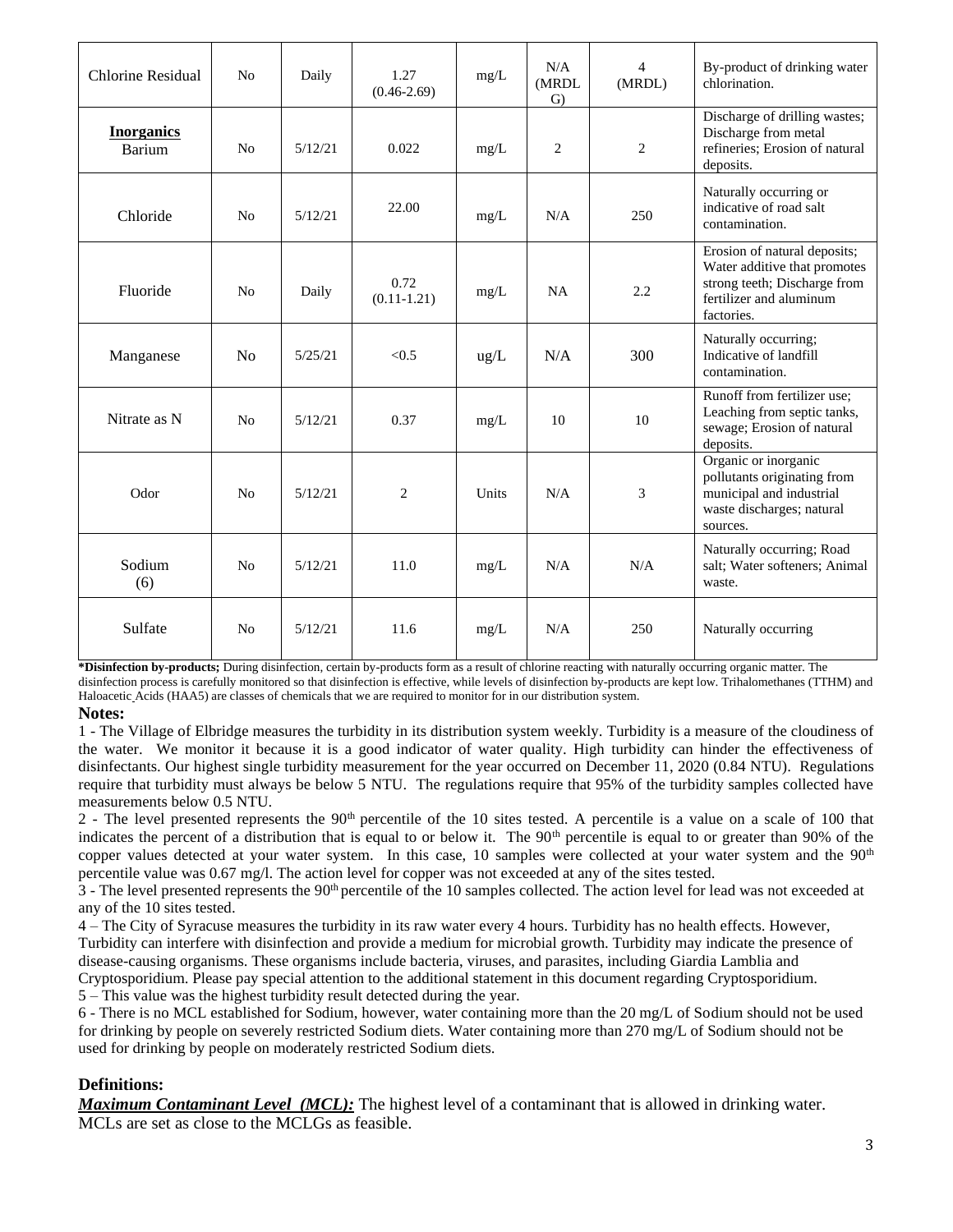*Maximum Contaminant Level Goal (MCLG):* The level of a contaminant in drinking water below which there is no known or expected risk to health. MCLGs allow for a margin of safety.

*Maximum Residual Disinfectant Level (MRDL):* The highest level of a disinfectant allowed in drinking water. There is convincing evidence that addition of a disinfectant is necessary for control of microbial contaminants. *Maximum Residual Disinfectant Level Goal (MRDLG):* The level of a drinking water disinfectant below which there is no known or expected risk to health. MRDLGs do not reflect the benefits of the use of disinfectants to control microbial contamination.

*Action Level (AL):* The concentration of a contaminant, which if exceeded, triggers treatment or other requirements that a water system must follow.

*Treatment Technique (TT):* A required process intended to reduce the level of a contaminant in drinking water. *Non-Detects (ND):* Laboratory analysis indicates that the constituent is not present.

*Nephelometric Turbidity Unit (NTU):* A measure of the clarity of water. Turbidity in excess of 5 NTU is just noticeable to the average person.

*Milligrams per liter (mg/L):* Corresponds to one part of liquid in one million parts of liquid (parts per million ppm).

*Micrograms per liter (ug/L):* Corresponds to one part of liquid in one billion parts of liquid (parts per billion ppb).

*Picocuries per liter (pCi/L):* A measure of the radioactivity in water.

*HAA5 ( Haloacetic Acids)* – the combined concentration of the following five contaminants; Dibromo-, Dichloro-, Monobromo-, Monochloro-, and Trichloro-, acetic acids.

*TTHM (Total Trihalomethanes)* – the combined concentration of the following four contaminants; Bromodichloromethane, Bromoform, Chloroform, and Dibromochloromethane.

## **WHAT DOES THIS INFORMATION MEAN?**

The table shows that our system uncovered some problems this year. On November 12, 2021, due to sustained southerly winds, the turbidity levels entering the City of Syracuse's intake exceeded the maximum allowable standard of 5 Nephelometric Turbidity Units (NTU). Turbidity levels reached 10.73 NTU and triggered a Treatment Technique/MCL violation (1 day exceedance). Notification of this event was made to the public and to the Onondaga County Health Department.

Turbidity has no health effects. However, turbidity can interfere with disinfection and provide a medium for microbial growth. Turbidity may indicate the presence of disease-causing organisms. These organisms include bacteria, viruses, and parasites, which can cause symptoms such as nausea, cramps, diarrhea, and associated headaches. Please pay special attention to the additional statements in this document regarding Cryptosporidium.

We have learned through our testing that some other contaminants have been detected; however, these contaminants were detected below the level allowed by the State. For more information please contact the Village of Elbridge Water Department at 315-689-3404.

### **IS OUR WATER SYSTEM MEETING OTHER RULES THAT GOVERN OPERATIONS?**

During 2021, our system was in compliance with applicable State drinking water operating, monitoring and reporting requirements.

## **INFORMATION ON CRYPTOSPORIDIUM AND GIARDIA**

New York State law requires water suppliers to notify their customers about the risks of Cryptosporidium and Giardia. These pathogens are of concern because they are found in surface water and groundwater under the influence of surface water throughout the United States. Filtration and disinfection are the best methods for use against them, but 100% removal or inactivation cannot be guaranteed. Cryptosporidiosis and Giardiasis are intestinal illnesses caused by these microscopic parasites. Symptoms of infection include nausea, diarrhea, and cramps. Most healthy people can overcome the disease within a few weeks.

The City of Syracuse Water Dept. took a total of 24 Cryptosporidium and Giardia samples in 2021 representing water originating from Skaneateles Lake. Two Raw water samples (one from each intake) were sampled monthly. No Cryptosporidium or Giardia were detected in any of the City of Syracuse's Raw water samples.